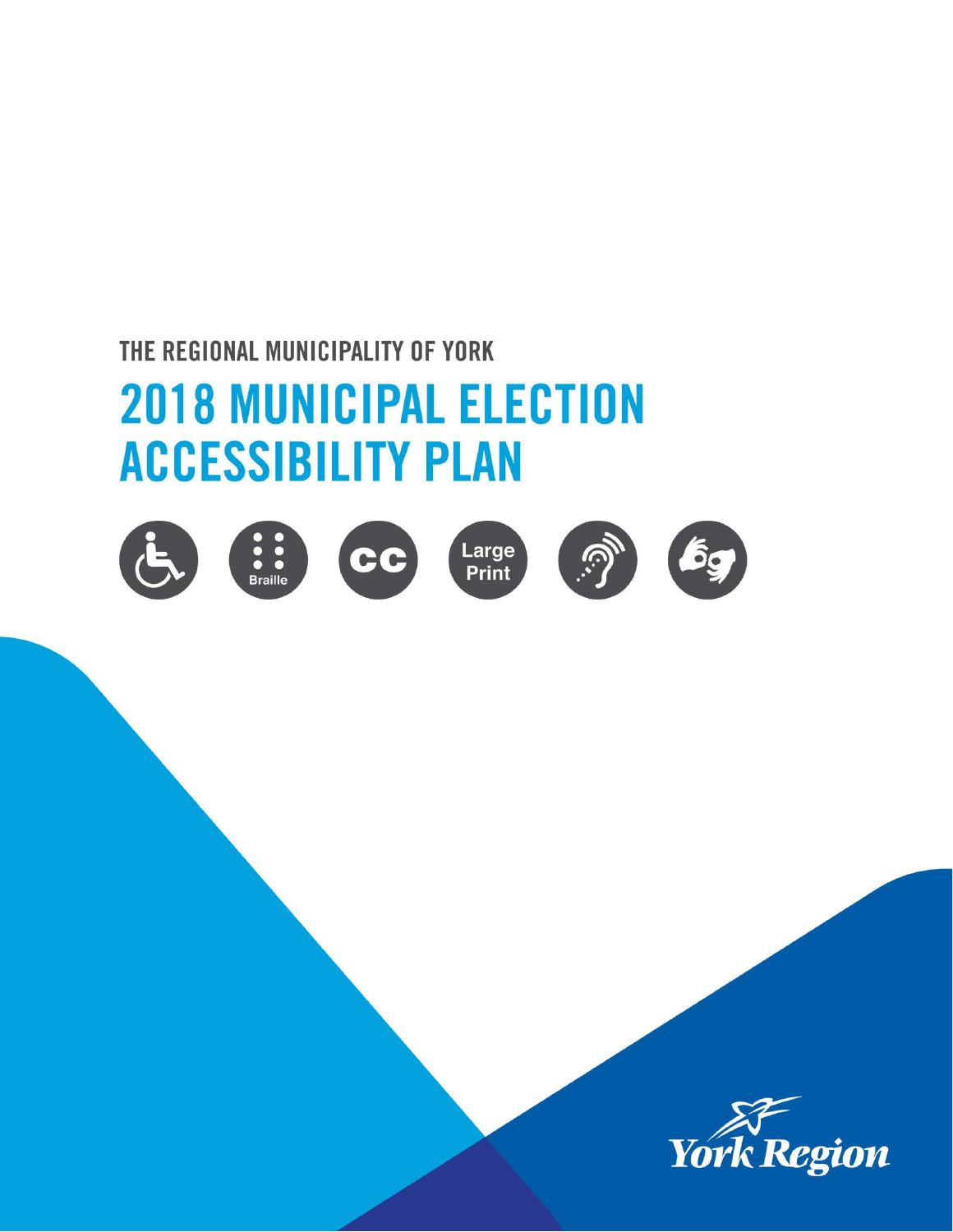# THE REGIONAL MUNICIPALITY OF YORK **2018 MUNICIPAL ELECTION ACCESSIBILITY PLAN**

# **Table of Contents**

This plan was prepared by the Corporate Services Department.

Accessible formats and communication supports are available upon request. Contact the Regional Clerk's Office at ext. 71320 or regional.clerk@york.ca.

Version last updated: June 7, 2018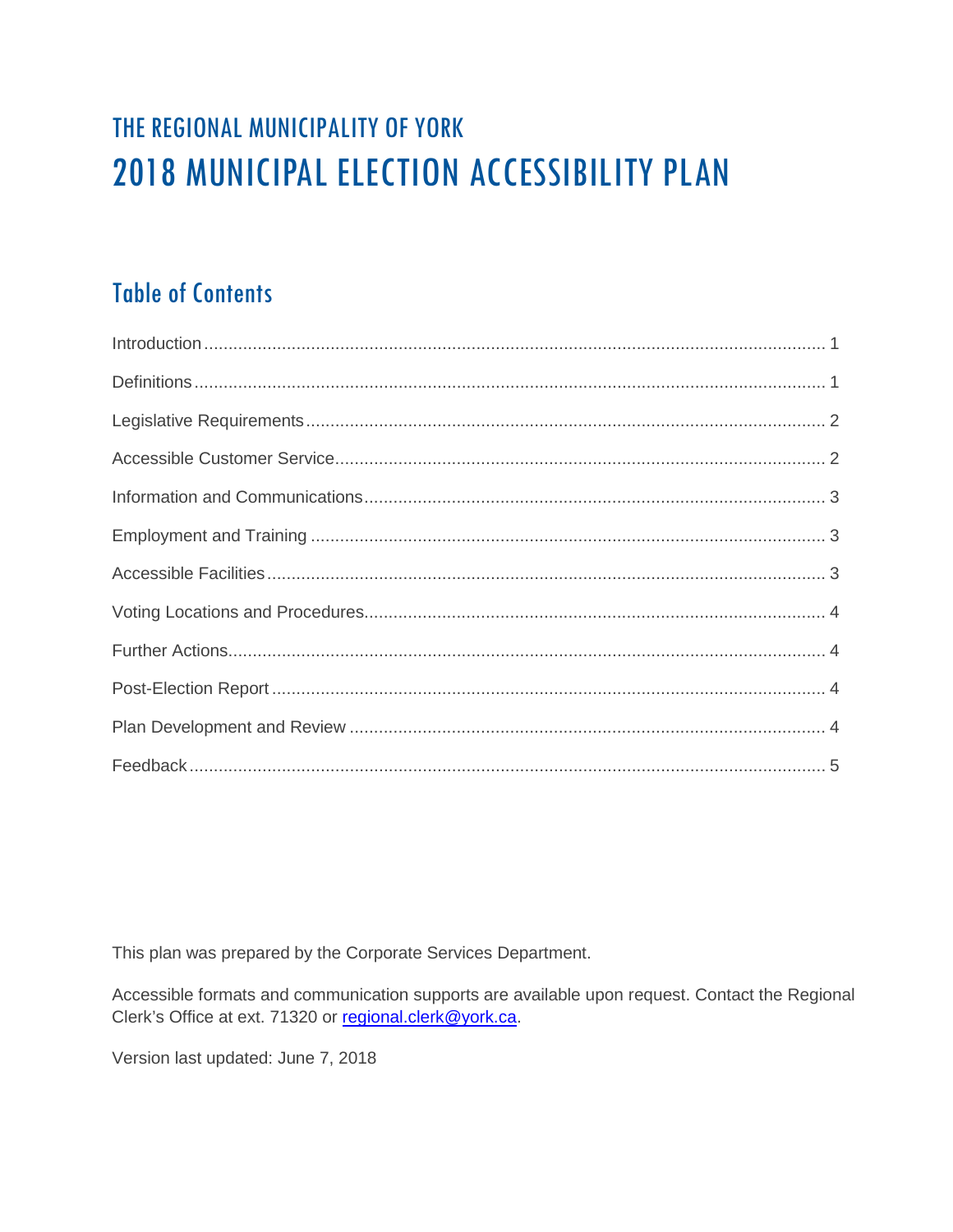# <span id="page-2-0"></span>Introduction

York Region is committed to creating programs, services and facilities that people of all abilities can access. The 2018 Municipal Election is no exception. This Accessibility Plan outlines how the Region will remove barriers and improve accessibility for persons with disabilities during the election.

Accessibility not only helps people with disabilities, it benefits everyone. Creating welcoming and inclusive communities where every person who lives, works or visits can participate fully makes good sense for all of us.

# <span id="page-2-1"></span>**Definitions**

**Accessibility:** The degree of ease that goods, services and facilities can be used by a person with a disability.

**Disability:** Both the *Ontario Human Rights Code* and the *Accessibility for Ontarians with Disability Act, 2005* define disability as:

- any degree of physical disability, infirmity, malformation or disfigurement that is caused by bodily injury, birth defect or illness and, without limiting the generality of the foregoing, includes diabetes mellitus, epilepsy, a brain injury, any degree of paralysis, amputation, lack of physical co-ordination, blindness or visual impediment, deafness or hearing impediment, muteness or speech impediment, or physical reliance on a guide dog or other animal or on a wheelchair or other remedial appliance or device
- a condition of mental impairment or a developmental disability
- a learning disability, or a dysfunction in one or more of the processes involved in understanding or using symbols or spoken language
- a mental disorder
- an injury or disability for which benefits were claimed or received under the insurance plan established under the *Workplace Safety and Insurance Act, 1997*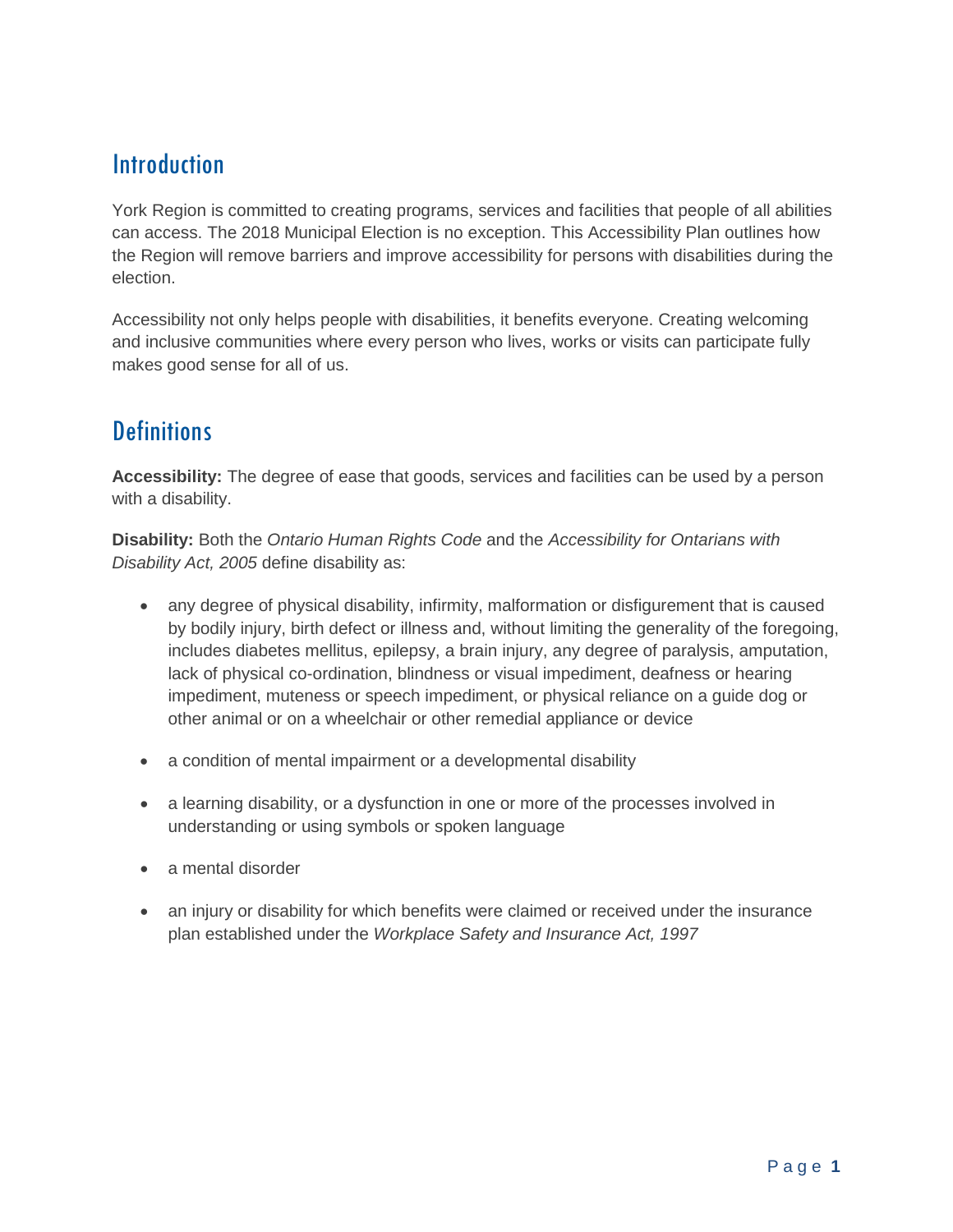# <span id="page-3-0"></span>Legislative Requirements

Section 12.1 of the *Municipal Elections Act, 1996* states the following:

**12.1 (1)** A clerk who is responsible for conducting an election shall have regard to the needs of electors and candidates with disabilities.

**(2)** The clerk shall prepare a plan regarding the identification, removal and prevention of barriers that affect electors and candidates with disabilities and shall make the plan available to the public before voting day in a regular election.

**(3)** Within 90 days after voting day in a regular election, the clerk shall prepare a report about the identification, removal and prevention of barriers that affect electors and candidates with disabilities and shall make the report available to the public.

## <span id="page-3-1"></span>Accessible Customer Service

York Region is committed to making our services accessible to everyone, including people with disabilities. We comply with the customer service standards of the *Accessibility for Ontarians with Disabilities Act, 2005*.

York Region will at all times provide services in a way that respects the dignity and independence of people with disabilities. We give people with disabilities the same opportunity to access our services in the same place, and in a similar way as others. The Region's Accessibility Policy confirms corporate responsibilities for providing accessible customer service and is attached as Appendix A.

#### **STATEMENT OF ORGANIZATIONAL COMMITMENT**

York Region is committed to meeting the accessibility needs of people with disabilities in a timely and proactive manner. We will use reasonable efforts to provide equitable access to Regional programs, goods, services and facilities in a way that respects a person's dignity and independence.

#### York Region Accessibility Policy, 2017

Our "How may I *best* help you?" approach demonstrates our commitment to enhancing the way we serve customers and meeting the individual needs of our clients. Exceptional customer experience is the result of a customer-focused attitude, willingness and commitment on the part of everyone.

All members of our organization complete training on accessible customer service. The Region also developed Accessible Customer Service Guidelines for employees that offer tips, processes and templates to best serve our customers with disabilities.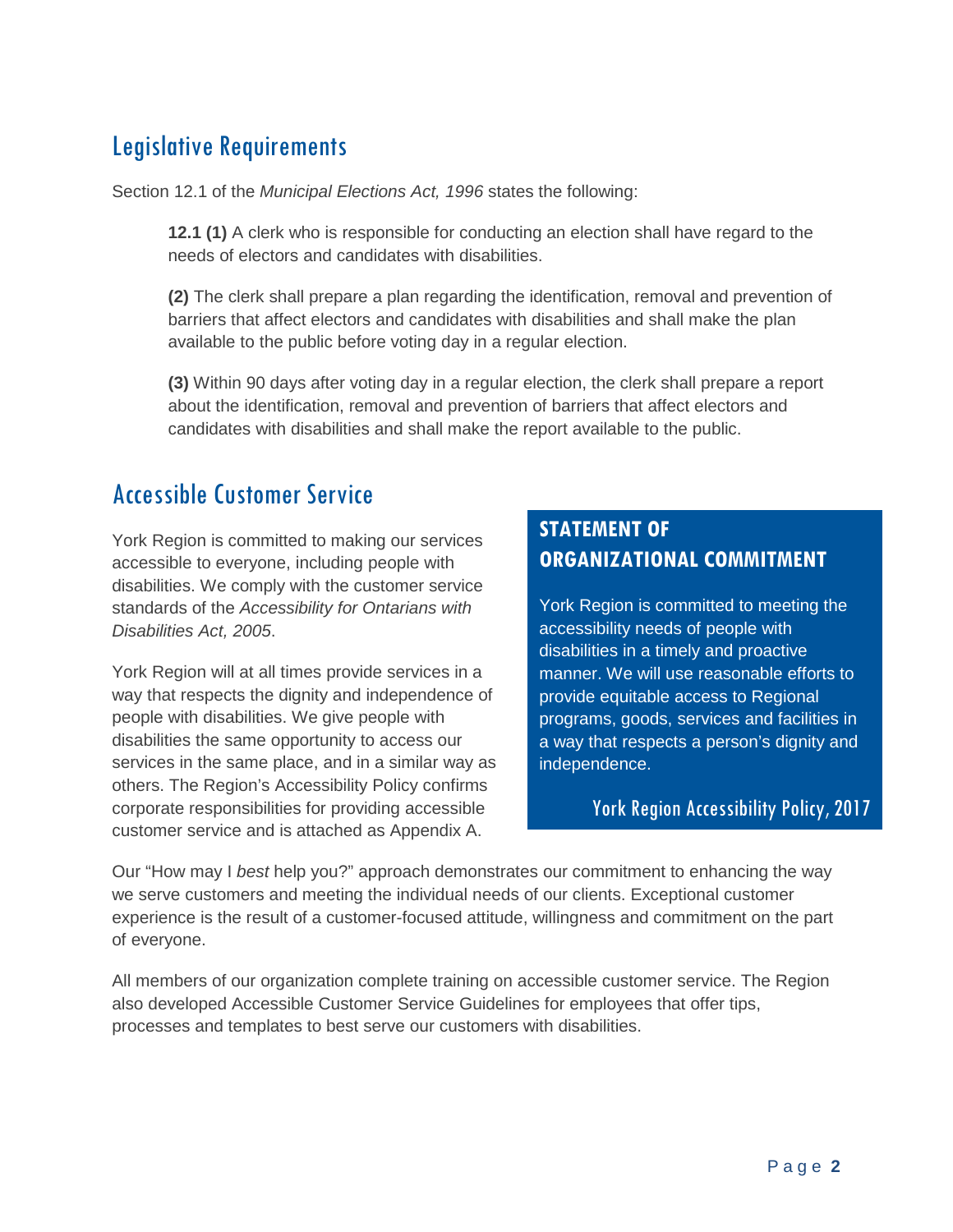# <span id="page-4-0"></span>Information and Communications

York Region will ensure that information is accessible, and that alternate formats and communication supports will be provided upon request and in accordance with the Region's Accessibility Policy.

The public-facing counter at York Region's Administrative Centre is equipped with signage to inform electors and candidates of the availability of documents in accessible formats and communication supports.

York Region is committed to website accessibility and will ensure that the Elections page on the Region's website at [york.ca/elections](http://www.york.ca/elections) conforms to AODA standards for web content so that information relating to the municipal elections can be easily accessed by electors and candidates.

# <span id="page-4-1"></span>Employment and Training

York Region is committed to creating an accessible work environment across all stages of the lifecycle of employment including recruitment and training. Accessible recruiting practices for Regional employees include completing two training modules about Ontario's accessibility law and Human Rights Code.

For voting locations, York Region will rely on each local area municipality to ensure that their recruiting and training practices for election officials are compliant with the AODA and the *Human Rights Code* as it pertains to persons with disabilities. Each local municipal Clerk is required to prepare an Election Accessibility Plan which should include accessibility for voters as well as candidates.

Each local municipality in York Region provides accessibility training to members of Regional Council once their new Councils have been formed.

# <span id="page-4-2"></span>Accessible Facilities

York Region is committed to removing barriers and to ensuring that all Regional facilities are accessible. We comply with the accessibility standards of the Accessibility for Ontarians with Disabilities Act, 2005 ("AODA"), which includes accessibility requirements for the design of public spaces such as accessible parking, service counters and waiting areas.

Service counters have been designed to accommodate mobility aids and meet AODA specifications for easy access by electors and candidates. Parking spaces comply with AODA requirements, including provisions for the number and types of accessible parking spaces as well as signage. Building entrances are accessible to candidates with disabilities and appropriate signage is provided so that information is clear and visible.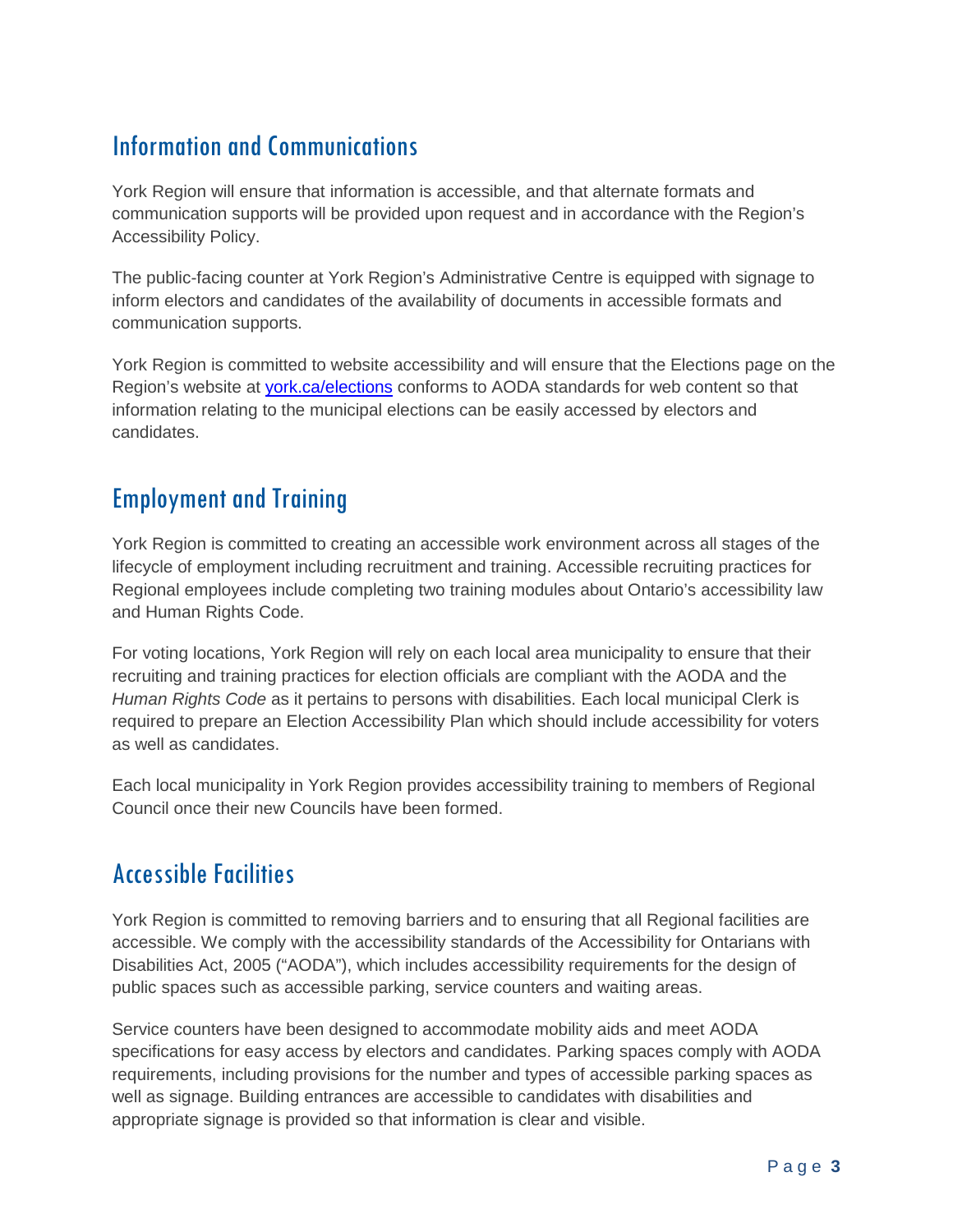# <span id="page-5-0"></span>Voting Locations and Procedures

York Region will be relying on each of the nine local municipalities for the selection of voting locations and procedures, and for ensuring these are accessible for persons with disabilities. The Region will also be relying on each local municipality to ensure that their election ballot is accessible for persons with disabilities. These issues should be addressed in each of the local municipal Election Accessibility Plans.

## <span id="page-5-1"></span>Further Actions

Further actions that will be taken to remove barriers that may affect electors and candidates with disabilities are to:

- Meet with York Region's Accessibility Advisory Committee and consider the Committee's feedback
- Ensure the Regional Clerk's Office is accessible
- Ensure candidate information sessions at York Region facilities are accessible
- Ensure all information provided to candidates and electors is available in an accessible format

# <span id="page-5-2"></span>Post-Election Report

As required under section 12.1 (2) of the *Municipal Elections Act, 1996*, the Regional Clerk's Office shall submit a report to Regional Council about the identification, removal and prevention of barriers that affect electors and candidates with disabilities. This report will be presented within 90 days after voting day and will be available to the public.

# <span id="page-5-3"></span>Plan Development and Review

The Regional Municipality of York 2018 Municipal Elections Plan was developed by the Regional Clerk's Office in consultation with the York Region Accessibility Advisory Committee and York Region's Accessibility Unit, Community and Health Services Department.

This Plan is consistent with the principles of the *Municipal Elections Act, 1996* and the *Accessibility for Ontarians with Disabilities Act, 2005*, and respects the dignity and independence of persons with disabilities.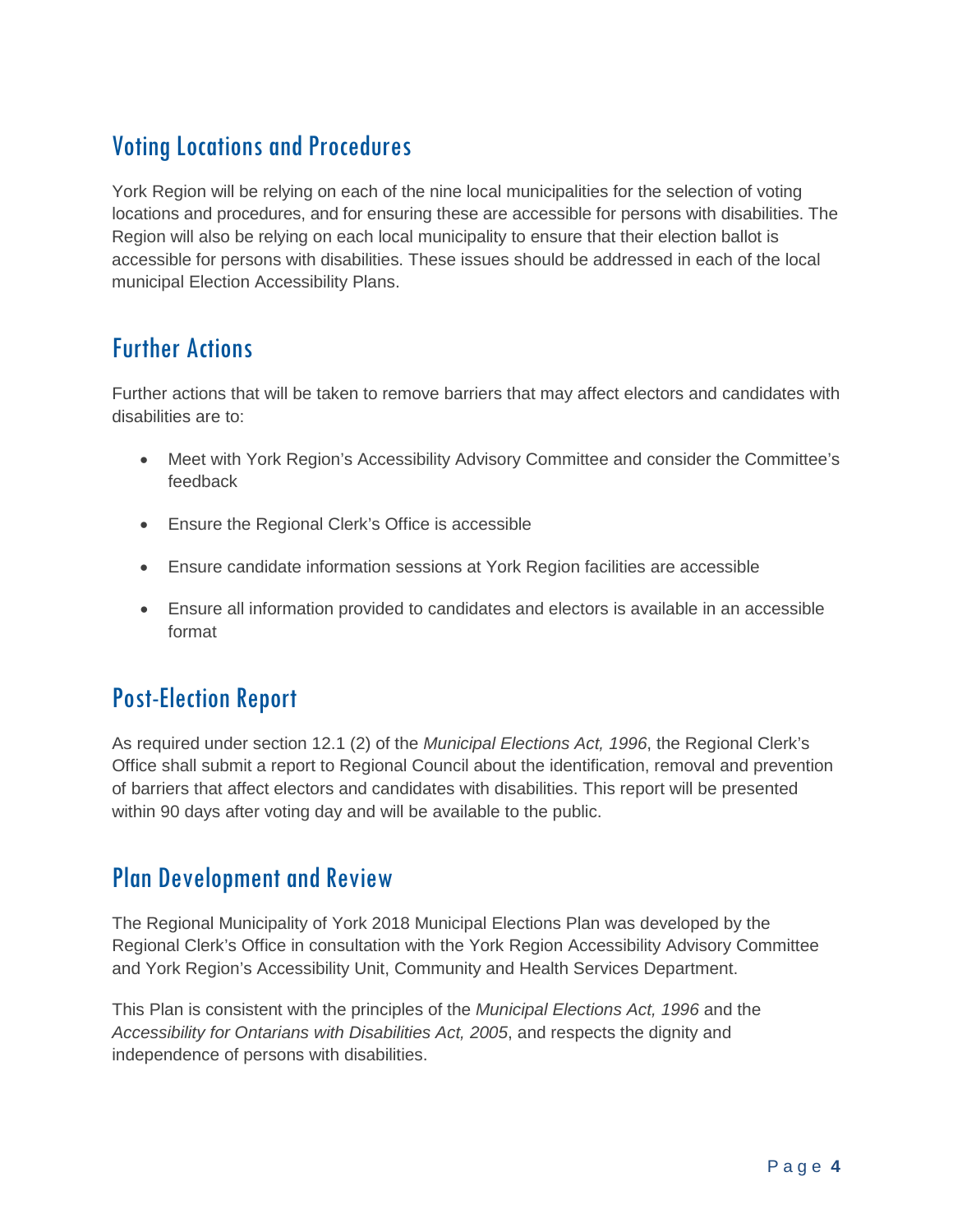# <span id="page-6-0"></span>Feedback

We welcome your feedback on the manner that services are provided to persons with disabilities during the election process. Feedback on this Plan can be submitted to the Regional Clerk's Office through the following channels:

| Email: | regional.clerk@york.ca                      |
|--------|---------------------------------------------|
|        | Phone: 1-877-464-9675 Ext. 71303            |
| TTY:   | 1-866-512-6228                              |
| Mail:  | 17250 Yonge Street<br>Newmarket, ON L3Y 8H7 |

If you require this information in a different format, please let us know.